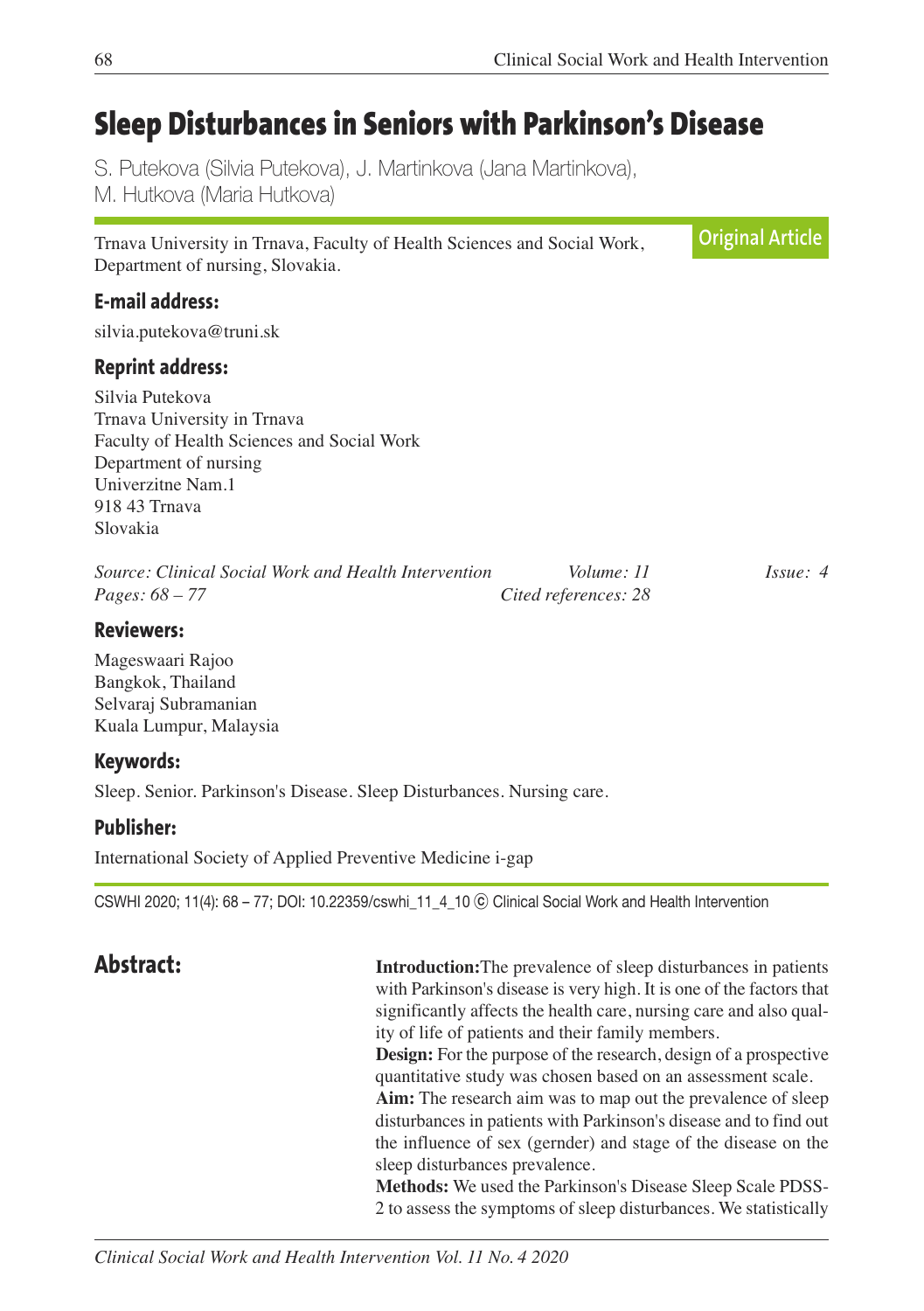computed the results using the chi-square test and Mann- Whitney U test. The research sample consisted of 220 respondents diagnosed with Parkinson's disease, who were included in the sample on the basis of deliberate selection.

 **Results:** Out of the total respondents, 115 (52.3%) show mildly severe sleep disorder according to the score of the sleep scale from 0 to 20; 67 (30.5%) respondents show moderate sleep disorder; 38 (17.3%) show severe sleep disorder according to the score of the sleep scale from 21 to 40. The median score was higher in women (20.5) compared to men (19) with no statistical significance (p=0.646). When comparing sleep disturbances by the stage of the disease, the median score was 10.5 at an early stage while 10.0 at advance stage, this difference was not significant (p value=  $0.477$ ).

 **Conclusion:** The issue of the sleep disorders prevalence in patients with Parkinson's disease is highly urgent. In conclusion, we can state that neither sex (gender) nor the stage of the disease has a clear effect on the manifestations of sleep disturbances in patients with Parkinson's disease.

#### **INTRODUCTION**

Sleep plays an important role in a person's good health and well-being throughout life. Sufficiency of quality sleeping protects our mental and physical health, quality of life and safety (Doktorova 2018). More than 40% of seniors have problems with falling asleep and sleep as such. Spira *et al.* (2012) states that sleep issues in seniors are usually associated with health problems as well as changes in daily activities and reduced mobility. Research shows that the main cause of deteriorating sleep quality is not age, but diseases that affect the elderly. Limited social contacts also contribute to the state of worsened sleep, which results in a decrease in physical activity in outdoor areas (Plhakova 2013).

Parkinson's disease is a progressive degenerative neurological disease occurring in older adults that requires long-term health care and nursing care also (Shin & Hendrix 2013). The disease is characterized by a set of basic motor symptoms that include: rigidity; bradykinesia; tremors; postural instability (Kalia & Lang 2015). Bares *et al.* (2015) include other motor symptoms including: poor upright posture; slow walking; micrography; masked face; decreased blinking frequency; blepharospasm; dysphagia; dysarthric speech; foot and thumb dystonia; rigidity in gentle upper limb movements. Parkinson's disease is often considered to be a movement disorder manifested by motor symptoms. In addition to the motor symptoms that define the diagnosis of the disease, there is a wide range of non-motor symptoms that patients may suffer from and which reduce their quality of life. Nonmotor symptoms are not only common, but also insufficiently reported by patients and their caregivers or healthcare professionals (Maass & Reichmann 2013). Non-motor symptoms are receiving more and more attention and can often affect the patient much more than motor symptoms.

We divide non-motor symptoms into 4 categories: 1) autonomic dysfunctions (gastrointestinal discomfort, increased salivation, eye accommodation disorders), 2) mental disorders (mood changes, cognitive deficits, psychoses, depression), 3) pain, 4) sleep disorders (Havrankova *et al*. 2016). Sleep disorders include: sleep fragmentation, daytime somnolence, breath disorder during sleeping, restless legs syndrome and nightmares. They occur in 60 to 98% of patients with Parkinson's disease (Swick, 2012). Non-motor symptoms have received little attention for several years, but now these symptoms are known to be significant predictors of morbidity in determining quality of life, disease costs and degree of institutionalization (Havrankova *et al.,* 2016). Although Parkinson's disease primarily affects mobility, it is clear that it is not the only manifestation of this disease and there are a number of other symptoms, including sleep disorders and vigilance maintaining. Figuratively speaking, a patient with Parkinson's disease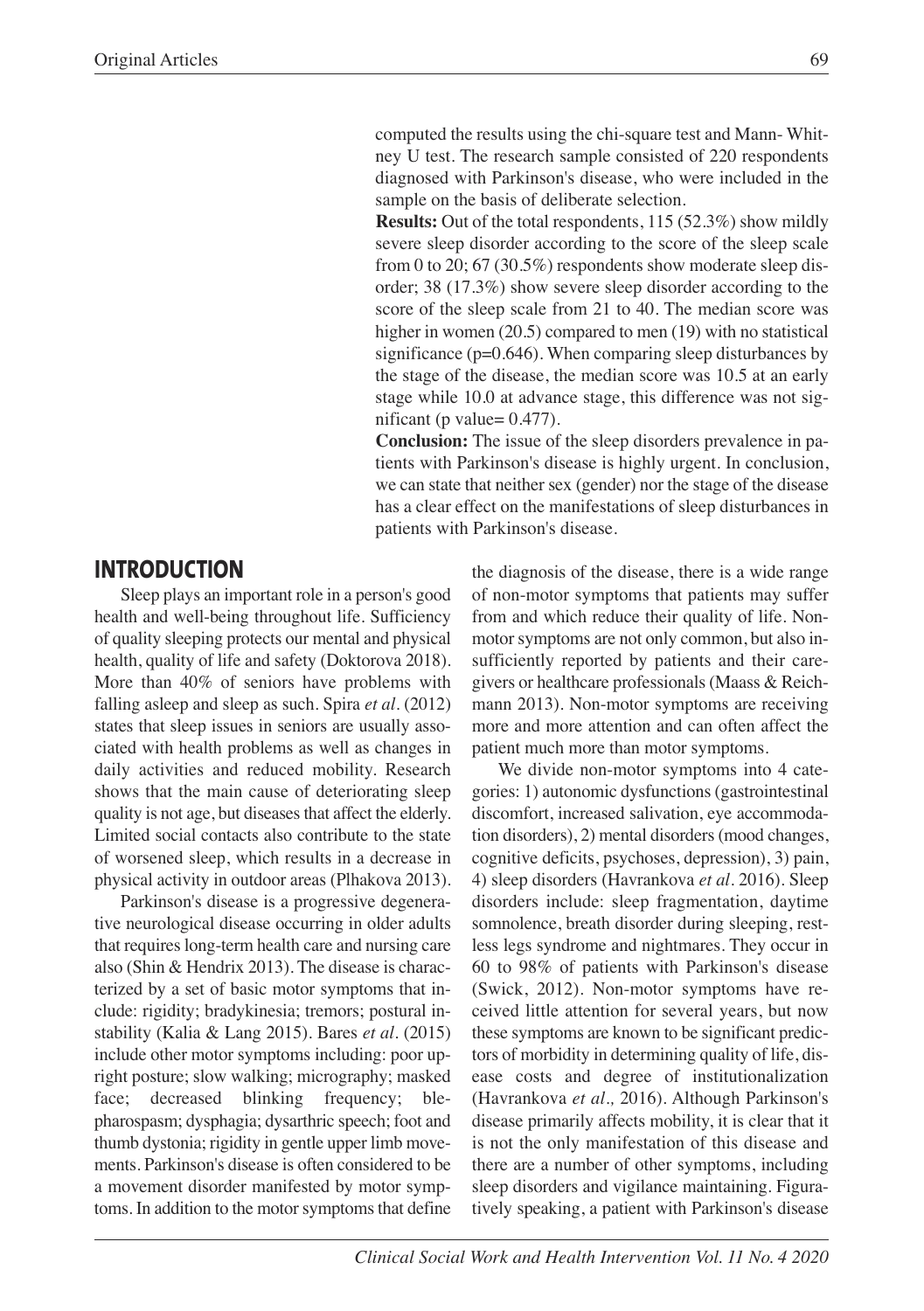never sleeps (Dusek 2010). Bargiotas *et al.* (2016) state that although James Parkinson described sleep disorders as part of the clinical picture in his observations in 1817, interest in sleep disorders did not increase until the  $20<sup>th</sup>$  century. In the disease, sleep disorders and excessive daytime sleepiness are multifactorial complex issues and are secondarily caused by motor and non-motor symptoms, as well as primary sleep disorders. Sleep disorders include restless legs syndrome and REM sleep behavior.

In order to successfully address sleep disorders in patients with Parkinson's disease, a detailed assessment is required. Depression results in the most common sleep disorders associated with frequent nocturnal arousals and anxiety and their solution lies in the treatment of this disease (Benetin *et al.* 2014). Sleep disorders are a common non-motor complication that have a major impact on the quality of life of patients and relatives. They can manifest at any stage of the disease and usually become more severe as the disease progresses. Because sleep is a basic and essential physiological need for humans, most patients with Parkinson's disease complain of sleep disorders. The burden caused either directly or indirectly by these symptoms is enormous. Symptoms of sleep disorders that have been documented include: insomnia of several types; including difficulty falling asleep or staying asleep; excessive daytime sleepiness; sleep disturbance with eye accommodation; restless legs syndrome; periodic limb movements in sleep as well as during vigilance (Sobreira-Neto et al. 2017). Sleep disorders are not only associated with a significant deterioration in patients' quality of life, but are also associated with a greater need for health care and nursing care (Bartolomei *et al*. 2018).

The aim of the research was to map out the prevalence of sleep disturbances in patients with Parkinson's disease and to determine the influence of sex (gender) and stage of the disease on the prevalence of sleep disturbances.

## **METHODS AND STUDY GROUP**

The design of a cross-sectional quantitative study performed on the basis of a questionnaire survey was chosen for this research. The method of the respondents choosing was intentional. The criteria for including the respondent into the research sample was: the diagnosis of Parkinson's disease and age over 60 years. The study group consisted of 220 respondents, of which 128 (58%) were men

and 92 (42%) women. The youngest respondent of both sexes was 50 years old and the oldest man was 88 years old and the woman 85 years old. The average age of the respondents was 76.8 years. The early disease group consisted of 128 (58%) patients and advanced disease stage group consisted of 92 (42%) patients. Although the set of respondents was not evenly distributed, the individual groups were statistically comparable.

We used the Parkinson's Disease Sleep Scale, PDSS-2 to assess sleep disorders in patients with Parkinson's disease. PDSS-2 is a specific 15-point self-assessment scale that preferentially assesses sleep disorders. It consists of 15 questions related to various sleep and nocturnal disorders, focusing on the frequency of nocturnal symptoms in patients in the last 7 days. The sleep scale is divided into three domains 1) nocturnal motor symptoms, 2) nocturnal symptoms of Parkinson's disease, 3) disturbed sleep. The patient evaluates each question in one of five categories from 4 - very often (6 - 7 times a week), 3 - often (4 - 5 times a week), 2 - sometimes (2 - 3 times a week), 1 - occasionally (once a week) to 0 (never) except for item 1, which is the reverse of the rating. After the sum of points for all 3 domains, the total score ranges from 0 (no failure) to 60 (maximum nocturnal failures). Each domain individually scores from 0 to 20. The assessment scale was edited by additional demographic data of sex (gender) and stage of the disease.

The research took place in the period from January 2019 to October 2019 in four neurological outpatient clinics in the Trnava region.We used descriptive statistics, then chi-square test to test significant differences in proportions and the Mann-Whitney U test to test significant differences in medians of score. For testing of followed influences, a significance level of p value less 0.05 was set. Individual items from the assessment scale were used. The obtained data were processed using Microsoft Office Excel and analyzed in SPSS 16.0.

## **RESULTS**

The prevalence of sleep disorders in patients with Parkinson's disease is high and diverse. Our research found that according to the overall Parkinson's Disease Sleep Scale score, each respondent had some sleep disorder. Out of total, 115 (52.3%) respondents show mild severe sleep disorders according to the score scale from 0 to 20, of which 74 (57.8%) are men and 41 (44.5%) are women.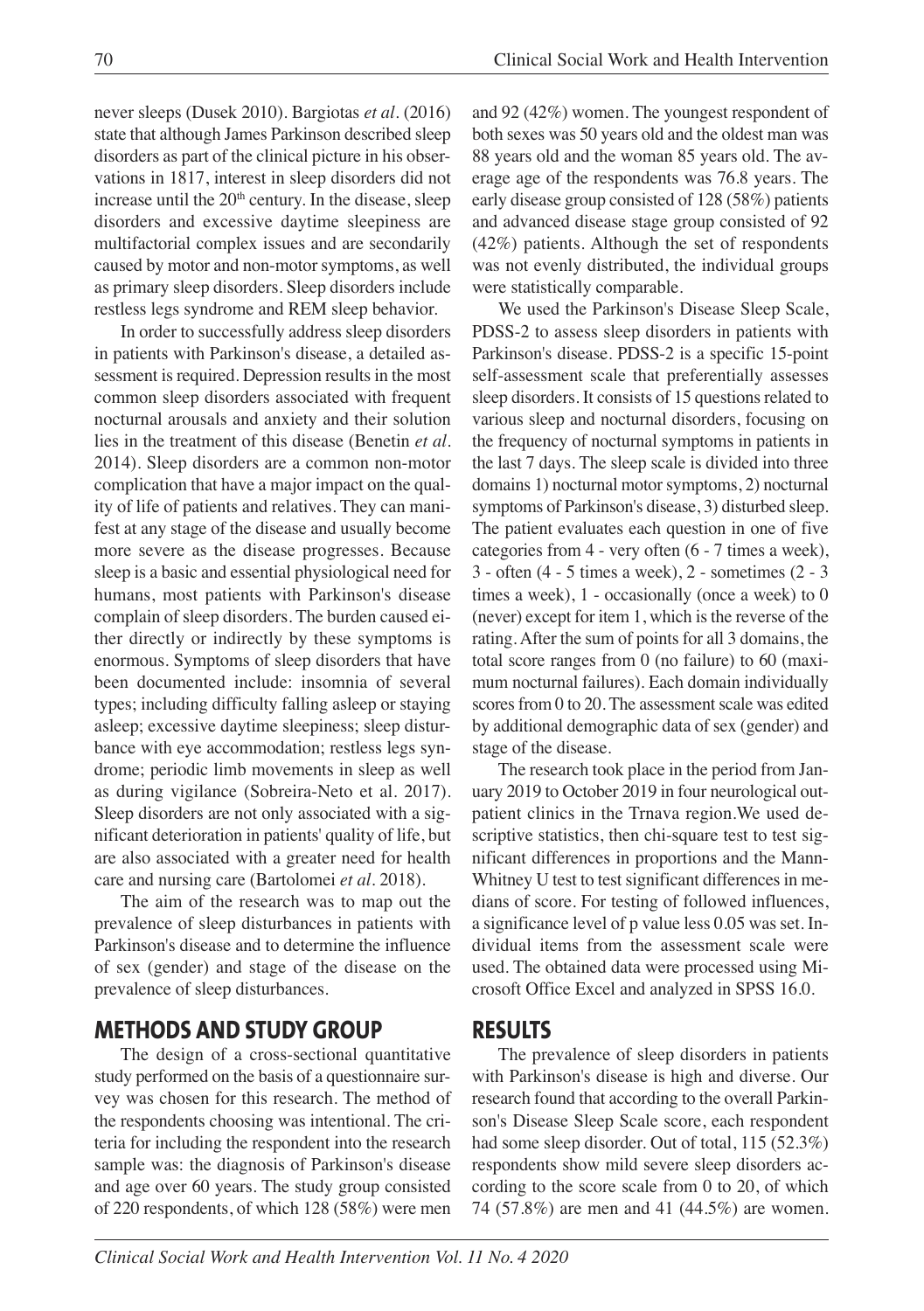Moderate sleep disorder was present in 67 (30.5%) respondents according to the score scale from 21 to 40, of which 33 (25.8%) are men and 34 (37.0%) are women. Severe sleep disorder was showed by 38 (17.3%) respondents according to the score scale from 41 to 60, of which 21 (16.4%) are men and 17 (18.5%) women. There was no significant difference in men and women proportion by chisquare test  $(p=0.127)$ .

The highest recorded score in our research sample was 47. We did not record a score of more than 50 points in our research sample. Median value reached 19.5 in total assessment score, while for men 19.0 and for women 20.5. This difference was not significant by using Mann-Whitney U test (p=0.127) (Figure 1).

| <b>Score</b> | Total, $n=220$ |          |        | Male, n=128  |         |        | Female, n=92 |         |        | p value          |
|--------------|----------------|----------|--------|--------------|---------|--------|--------------|---------|--------|------------------|
|              | n              | %        | median | $\mathsf{n}$ | %       | median | $\mathsf{n}$ | %       | median |                  |
| $0 - 20$     |                | 115 52.3 | 19.5   |              | 74 57.8 | 19.0   |              | 41 44.5 | 20.5   | $0.127$ x2=4.131 |
| $21 - 40$    | 67             | 30.5     |        |              | 33 25.8 |        |              | 34 37.0 |        | $0.646$ Z=-0.051 |
| $41 - 60$    |                | 38 17.3  |        | 21.          | 16.4    |        | 17           | 18.5    |        |                  |

**Figure 1:** The total score of the assessment scale, n=220.

% percentage; x2 value of chi-square test; Z value of Mann-Whitney U test

We performed the analysis of the achieved scores for its individual domains: *nocturnal motor symptoms, nocturnal symptoms of Parkinson's disease and disturbed sleep.* We divided the achieved score into three categories: from 0 to 10, from 11 to 16 and from 17 to 20. We performed the analysis for the whole group, then according to the sex (gender) and according to the current stage of the patients' disease. The results are presented in Figure 2 and Figure 3. The maximum achievable score for each domain is 20.

**Figure 2:** Total sleep scale score by sex of respondents.

| <b>Nocturnal motor symptoms</b>           |                     |      |        |              |      |        |              |              |        |                          |  |
|-------------------------------------------|---------------------|------|--------|--------------|------|--------|--------------|--------------|--------|--------------------------|--|
| <b>Score</b>                              | <b>Total, n=220</b> |      |        | Male, n=128  |      |        |              | Female, n=92 |        | p value                  |  |
|                                           | n                   | %    | median | $\mathsf{n}$ | %    | median | $\mathsf{n}$ | %            | median |                          |  |
| $0 - 10$                                  | 140                 | 63.6 | 9.0    | 82           | 64.1 | 8.5    | 58           | 63.0         | 8.0    | $0.410 x2 = 1.803$       |  |
| $11 - 16$                                 | 75                  | 34.1 |        | 41           | 32.0 |        | 34           | 37.0         |        | $0.819$ Z=-0.228         |  |
| 17-20                                     | 5                   | 2.3  |        | 5            | 3.9  |        | 0            | $\mathbf 0$  |        |                          |  |
| Nocturnal symptoms of Parkinson's disease |                     |      |        |              |      |        |              |              |        |                          |  |
| <b>Score</b>                              | <b>Total, n=220</b> |      |        | Male, n=128  |      |        | Female, n=92 |              |        | p value                  |  |
|                                           | n                   | %    | median | $\mathsf{n}$ | %    | median | $\mathsf{n}$ | %            | median |                          |  |
| $0 - 10$                                  | 140                 | 63.6 | 10.5   | 82           | 64.1 | 8.0    | 58           | 63.0         | 7.5    | $0.055 \times 2 = 5.821$ |  |
| $11 - 16$                                 | 39                  | 17.7 |        | 23           | 18.0 |        | 26           | 28.3         |        | $0.595$ Z=-0.532         |  |
| $17 - 20$                                 | 41                  | 18.6 |        | 23           | 18.0 |        | 8            | 8.7          |        |                          |  |
| <b>Disturbed sleep</b>                    |                     |      |        |              |      |        |              |              |        |                          |  |
| <b>Score</b>                              | <b>Total, n=220</b> |      |        | Male, n=128  |      |        |              | Female, n=92 |        | p value                  |  |
|                                           | $\mathsf{n}$        | %    | median | $\mathsf{n}$ | %    | median | $\mathsf{n}$ | %            | median |                          |  |
| $0 - 10$                                  | 104                 | 47.3 | 10.0   | 60           | 46.9 | 10.5   | 44           | 47.8         | 9.5    | $0.099 \times 2 = 4.619$ |  |
| $11 - 16$                                 | 79                  | 35.9 |        | 41           | 32.0 |        | 38           | 41.3         |        | $0.672$ Z=-0.423         |  |
| $17 - 20$                                 | 37                  | 16.8 |        | 27           | 21.1 |        | 10           | 10.9         |        |                          |  |

% percentage; x2 value of chi-square test; Z value of Mann-Whitney U test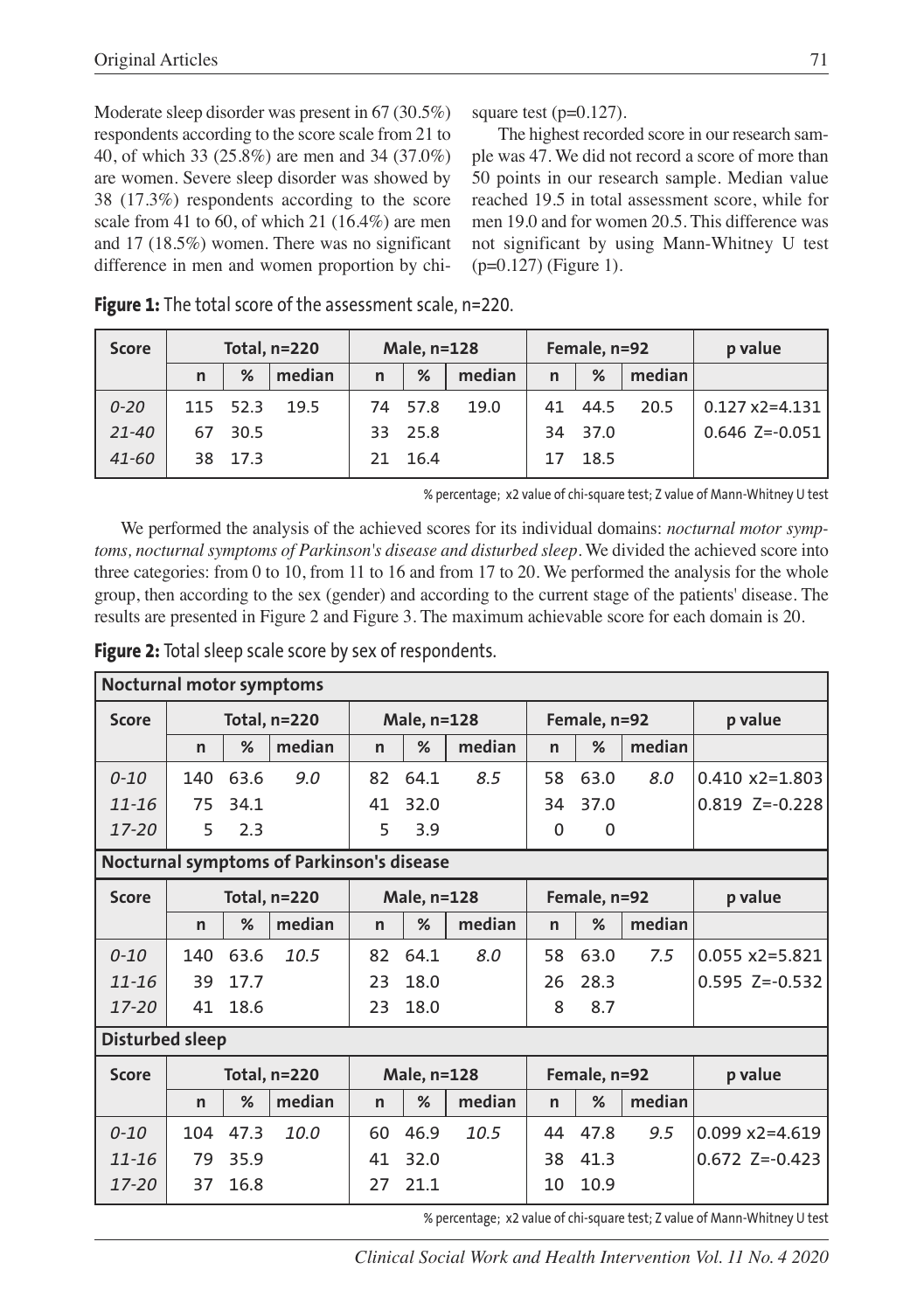#### **Overall evaluation of the sleep scale by individual domains**

In the domain *Nocturnal motor symptoms* in the whole group, 140 (63.6%) respondents reported score in the range from 0-10; 75 (34.1%) respondents reported score from 11-16; 5 (2.3%) respondents reported score 17 and more, with the median of score 9.0. In the domain of *Nocturnal symptoms of Parkinson's disease* in the range from 0-10 reported score 140 (63.6%) respondents; in the medium range from 11-16 scored 39 (17.7%) respondents; 41 (18.6%) respondents reported score 17 and more. The median score reached value 10.5. In the *Disturbed Sleep* domain, median of score 10.0, 104 (47.3%) respondents reported score in the range from 0-10; 79 (35.9%) respondents reported score from 11-16; 37 (16.8%) respondents scored 17 and more points (Figure 2).

#### **Overall evaluation of the sleep scale in individual domains and by sex**

Men and women achieved similar results in all domains. In the domain *Nocturnal motor symptoms*, men reported scores in the range of 0- 10 in the number of 82 (64.1%) and women in the number of 58 (63.0%). In the range from 11- 16 points, 41 (32.0%) men and 34 (37.0%) women reported the given score. Scores higher than 17 points were reported by 5 (3.9%) men and 0 (0%) women. These differences in men and women proportions were not statistically significant (p= 0.410) by chi-square test. The median score reached value 8.5 in men while 8.0 in women. This difference was not significant by Mann-Whitney U test with p value 0.819.

In the domain *Nocturnal symptoms of Parkinson's disease* in the range from 0-10 was reported

| <b>Nocturnal motor symptoms</b>           |                                                                           |      |        |                                                    |          |        |                                                    |                                                    |        |         |                          |
|-------------------------------------------|---------------------------------------------------------------------------|------|--------|----------------------------------------------------|----------|--------|----------------------------------------------------|----------------------------------------------------|--------|---------|--------------------------|
| <b>Score</b>                              | Total, n=220                                                              |      |        | <b>Early stage</b><br>of the disease,<br>$n = 123$ |          |        | <b>Advanced stage</b><br>of the disease,<br>$n=97$ |                                                    |        | p value |                          |
|                                           | n                                                                         | %    | median | n                                                  | %        | median | n                                                  | %                                                  | median |         |                          |
| $0 - 10$                                  | 132                                                                       | 60.0 | 9      | 54                                                 | 43.9     | 11     | 78                                                 | 80.4                                               | 10     |         | $0.001$ x2=34.969        |
| $11 - 16$                                 | 85                                                                        | 38.6 |        | 69                                                 | 56.1     |        | 16                                                 | 16.5                                               |        | 0.709   | $Z = 0.025$              |
| $17 - 20$                                 | 3                                                                         | 1.4  |        | $\Omega$                                           | $\Omega$ |        | 3                                                  | 3.1                                                |        |         |                          |
| Nocturnal symptoms of Parkinson's disease |                                                                           |      |        |                                                    |          |        |                                                    |                                                    |        |         |                          |
| <b>Score</b>                              | Total, n=220                                                              |      |        | <b>Early stage</b><br>of the disease,<br>$n = 123$ |          |        |                                                    | <b>Advanced stage</b><br>of the disease,<br>$n=97$ |        | p value |                          |
|                                           | n                                                                         | %    | median | n                                                  | %        | median | $\mathsf{n}$                                       | %                                                  | median |         |                          |
| $0 - 10$                                  | 125                                                                       | 56.8 | 9.5    | 54                                                 | 43.9     | 9.5    | 71                                                 | 73.2                                               | 9      |         | $0.004$ x2=20.167        |
| $11 - 16$                                 | 64                                                                        | 29.1 |        | 44                                                 | 35.8     |        | 20                                                 | 20.6                                               |        | 0.980   | $Z = -0.532$             |
| $17 - 20$                                 | 31                                                                        | 14.1 |        | 25                                                 | 20.3     |        | 6                                                  | 6.2                                                |        |         |                          |
| <b>Disturbed sleep</b>                    |                                                                           |      |        |                                                    |          |        |                                                    |                                                    |        |         |                          |
| <b>Score</b>                              | Total, n=220                                                              |      |        | <b>Early stage</b><br>of the disease,<br>$n = 123$ |          |        |                                                    | <b>Advanced stage</b><br>of the disease,<br>$n=97$ |        | p value |                          |
|                                           | n                                                                         | %    | median | n                                                  | %        | median | n                                                  | %                                                  | median |         |                          |
| $0 - 10$                                  | 102                                                                       | 46.4 | 9      | 52                                                 | 42.3     | 8.5    | 50                                                 | 51.5                                               | 8.0    |         | $0.026 \times 2 = 7.273$ |
| $11 - 16$                                 | 78                                                                        | 35.5 |        | 41                                                 | 33.3     |        | 37                                                 | 38.1                                               |        | 0.905   | $Z = -0.119$             |
| $17 - 20$                                 | 40                                                                        | 18.1 |        | 30                                                 | 24.4     |        | 10                                                 | 10.3                                               |        |         |                          |
|                                           | % percentage; x2 value of chi-square test; Z value of Mann-Whitney U test |      |        |                                                    |          |        |                                                    |                                                    |        |         |                          |

**Figure 3:** Total sleep scale scores by stage of disease.

*Clinical Social Work and Health Intervention Vol. 11 No. 4 2020*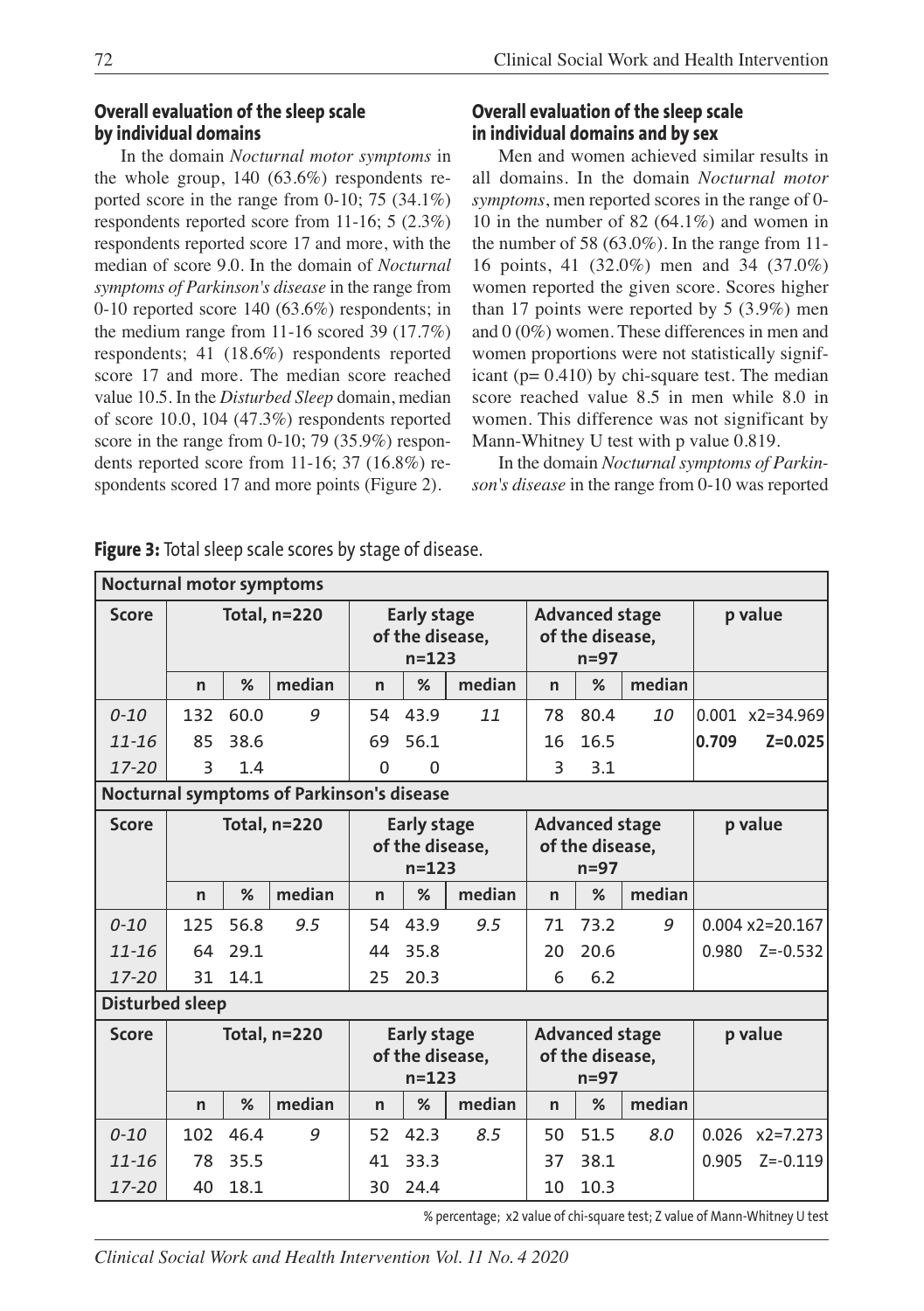by 82 (64.1%) men and 58 (63%) women, in the range from 11-16 by 23 (18.0%) men and 26 (28.3%) women. Scores above 17 points were reported by 23 (18.0%) men and 8 (8.7%) women. Differences in men and women proportions in this domain was not significant using chi-square test (p=0.055). Men felt higher impact of the disease (median 8.0) compared to women (7.5), with no statistical significance  $(p= 0.595)$ .

In the domain *Disturbed sleep*, we found score 0-10 in men in the number of 60 (46.9%) and in women in the number of 44 (47.8%). Scores between 11 and 16 were reported by 41 (32.0%) men and 38 (41.3%) women. We found scores above 17 in 27 (21.1%) men and 10 (10.9%) women. Using chi-square test, we did not significant difference in followed proportion (p=0.099) (Figure 2).

#### **Overall evaluation of the sleep scale in the individual domains and by stage of the disease**

We performed the analysis for individual stages of Parkinson's disease - early and advanced stage. Median total score was 9.5 in the early stage patients and 9.0 at the advanced disease patients with no statistical significance  $(p=0.477)$ .

In the domain *Nocturnal motor symptoms*, respondents reported scores in the early stage of the disease in the range from 0-10 in the number of 54 (43.9%) and in the advanced stage in the number of 78 (80.4%) respondents. In the range of 11-16 points, 69 (56.1%) respondents in the early stage of the disease and 16 (16.5%) respondents in the advanced stage of the disease reported the given score. Scores higher than 17 were reported by 3 (3.1%) respondents in the advanced stage of the disease. We found by the chi-square test significant difference  $(p=0.001)$  in the domain by the stage of disease, with the majority of patients at advanced stage in level of score 0-10 points. Median score reached value 11 at early stage of disease while 10.0 at advanced stage. This difference was not significant by Mann-Whitney U test with p value 0.709.

In the domain *Nocturnal symptoms of Parkinson's disease* in the range of 0- 10 reported score 54 (43.9%) respondents in the early stage of the disease and 71 (73.2%) in the advanced stage of the disease. In the range from 11 - 16, 44 (35.8%) respondents in the early stage of the disease and 20 (20.6%) respondents in the advanced stage of the disease reported the given score. Scores above 17 were reported by 25 (20.3%) respondents in the early stage of the disease and 6 (6.2%) respondents in the advanced stage of the disease. We found out by the chi-square test significant difference (p=0.004) in the domain by the stage of disease, with the majority of patients at advanced stage in level of score 0-10 points. Median score reached value 9.5 at early stage of disease while 9.0 at advanced stage. This difference was not significant by Mann-Whitney U test with p value 0.980.

In the *Disturbed Sleep* domain, we recorded score from 0-10 in 52 (42.3%) respondents in the early stage of the disease and in 50 (51.5%) respondents in the advanced stage of the disease. Scores in the range of 11-16 were reported by 41 (33.3%) respondents in the early stage of the disease and 37 (38.1%) respondents in the advanced stage of the disease. We recorded score above 17 in 30 (24.4%) respondents in the early stage of the disease and in 10 (10.3%) respondents in the advanced stage of the disease. We found by chisquare test significant difference (p=0.026) in the domain by the stage of disease, with majority of patients at advanced stage in level of score 0-10 points. The median score reached value 8.5 at early stage of disease while 8.0 at advanced stage. This difference was not significant by Mann-Whitney U test with p value 0.905 (Figure 3).

#### **DISCUSSION**

Sleep disorders in patients with Parkinson's disease are very common but remain underestimated because they are not commonly assessed in clinical practice (Jongwanasiri *et al.* 2014). The disease is mainly associated with impairment of motor function. However, it is less known, but in some cases more significant, that the disease may manifest itself in a wider range of non-motor symptoms, with several adverse consequences.

Non-motor symptoms occur in approximately 88% of patients. Non-motor symptoms are usually present in the early stage of the disease. Some symptoms, such as sleep disorders, precede several motor symptoms of the disease (Bostantjopoulou *et al.* 2016). For answering our assumptions about sleep disorders in respondents with Parkinson's disease, we chose the Parkin-

*Clinical Social Work and Health Intervention Vol. 11 No. 4 2020*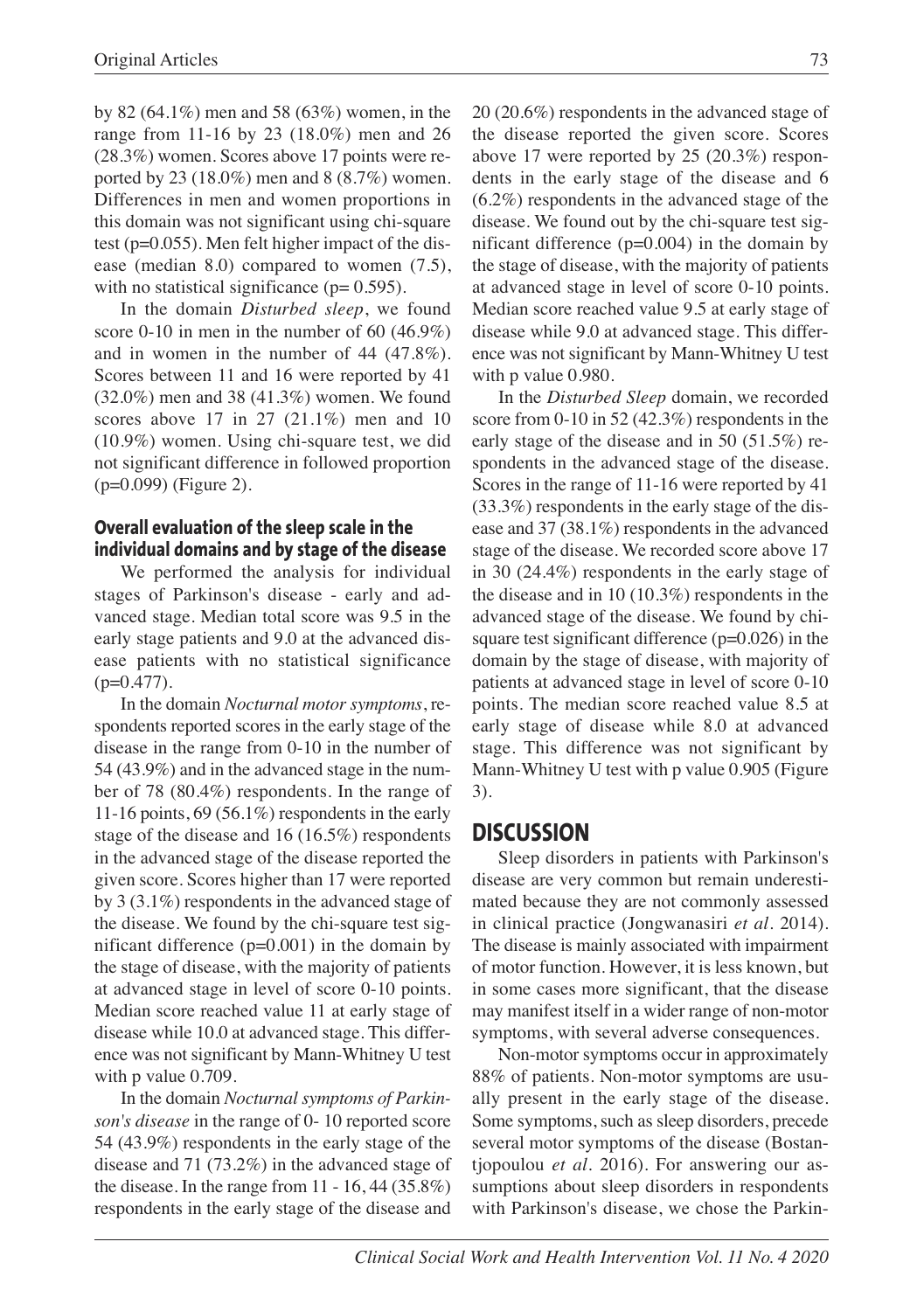son's Disease Sleep Scale 2nd Revised Version (PDSS2).According to expert sources, PDSS-2 is a reliable, valid, accurate and potentially therapeutic tool for measuring sleep disorders in given disease. Unlike the first version, PDSS-2 has been expanded to include a spectrum of nocturnal sleep disturbances (Trenkwalder et al., 2011).

Najafi *et al.* (2013) reported a total PDSS-2 score in the group of patients - 55, indicating severe sleep disorders, while the mean total score in the control group was 20. This study evaluated 34 patients with Parkinson's disease and 34 healthy in the control group (Najaf *et al*. 2013). In our research, the highest total score was 47. We did not find values higher than 50 in the whole study group. Menza *et al.* (2010) showed in his study that sleep problems were very common and affect approximately three quarters of patients. The most common disorder was difficulty falling asleep at night. It is the difficulty of sleeping at night that can really affect any aspect of sleep. Other common sleep disorders were sleep apnea, behavioral disorders in REM sleep and restless legs syndrome (Menza *et al.*, 2010).Piao *et al.* (2017) in his study reported a research sample of 218 respondents, which is almost identical to our sample. In his study, he reported the incidence of restless legs syndrome in 40.37%, while in our research, the incidence of restless legs syndrome occurred in almost 33% of respondents. Suzuki *et al.* (2012) in a study on sleep disorders in patients with the disease observed that the incidence of restless legs syndrome ranged from 0.98 to 16%. He also compared his results with the author Piao.He concluded that the higher frequency of restless legs syndrome in the Piao study may be due to differences in patients' age and duration of disease (Suzuki *et al.* 2012). The prevalence of restless legs syndrome in Chinese patients with Parkinson's disease is approximately 8-35%, which is also close to our research. These symptoms often begin or worsen during a rest or evening (Hogl & Stefani, 2017).

Najafi *et al.* (2013) pointed to an association between sleep disorders and disease duration. We did not deal with duration of the disease in our research. We dealt with the stage of the disease, where we were interested in the difference between the stage of the disease and the achieved score in the sleep scale. Respondents in the early stage achieved approximately the same score as

in the advanced stage. Junho *et al*. (2018) found in his study that excessive daytime sleeping affects 40% of patients in the study and is associated with older age, restless legs syndrome, depressive and anxiety symptoms, and poorer sleep quality.Thorough assessment and management of sleep problems in patients with Parkinson's disease may contribute to improving the quality of life.

Lynet *et al*. (2017) observed 225 respondents with Parkinson's disease. The average age of the respondents was 65.7 years and the average duration of the disease was 8.18 years. Among the respondents, 53.8% reported difficulty falling asleep, 23.6% had excessive daytime sleeping, and 71% of patients were taking sleeping pills. In our research, we had an average age of 76.8 years. The lowest age for both sexes (genders) in the research sample was 60 years. Lyn *et al.* (2017) report 53.8% of respondents with difficulty falling asleep. Difficulty falling asleep in our survey, 16.36% of respondents rated the frequency of difficulty falling asleep as very often, i.e. 6 to 7 days a week. 10.91% of respondents rated the frequency of difficulty often, i.e. 4 to 5 days a week. The highest percentage (43.64%) of respondents rated the frequency occasionally - 1 day a week. Smith *et al.* (1997) report that sleep disorders were significantly higher in women than in men. Sleep disorders occurred in 25% of men and 41% of women. In our research, we assumed that there is a difference in the sleep scale score between men and women with Parkinson's disease. Although the research showed differences between the sexes, this difference was not statistically significant.

Norlinah *et al.* (2009) conducted a national survey of 220 respondents with Parkinson's disease. The number of respondents is identical to our research. Sleep disorders at night were reported by 215 respondents. The most common problems were: difficulty staying asleep; sleep without waking up; frequent need to urinate at night. Despite these difficulties, 2/3 of respondents rated the quality of sleep as acceptable or good. The average length of sleep was 6.5 to 7 hours, but approximately 8% of respondents reported less than 5 hours of sleep per night. Hypnotic or sedative drugs were used by 29% of patients to help with sleep. Only half of the patients told their physician about nocturnal problems (Norli-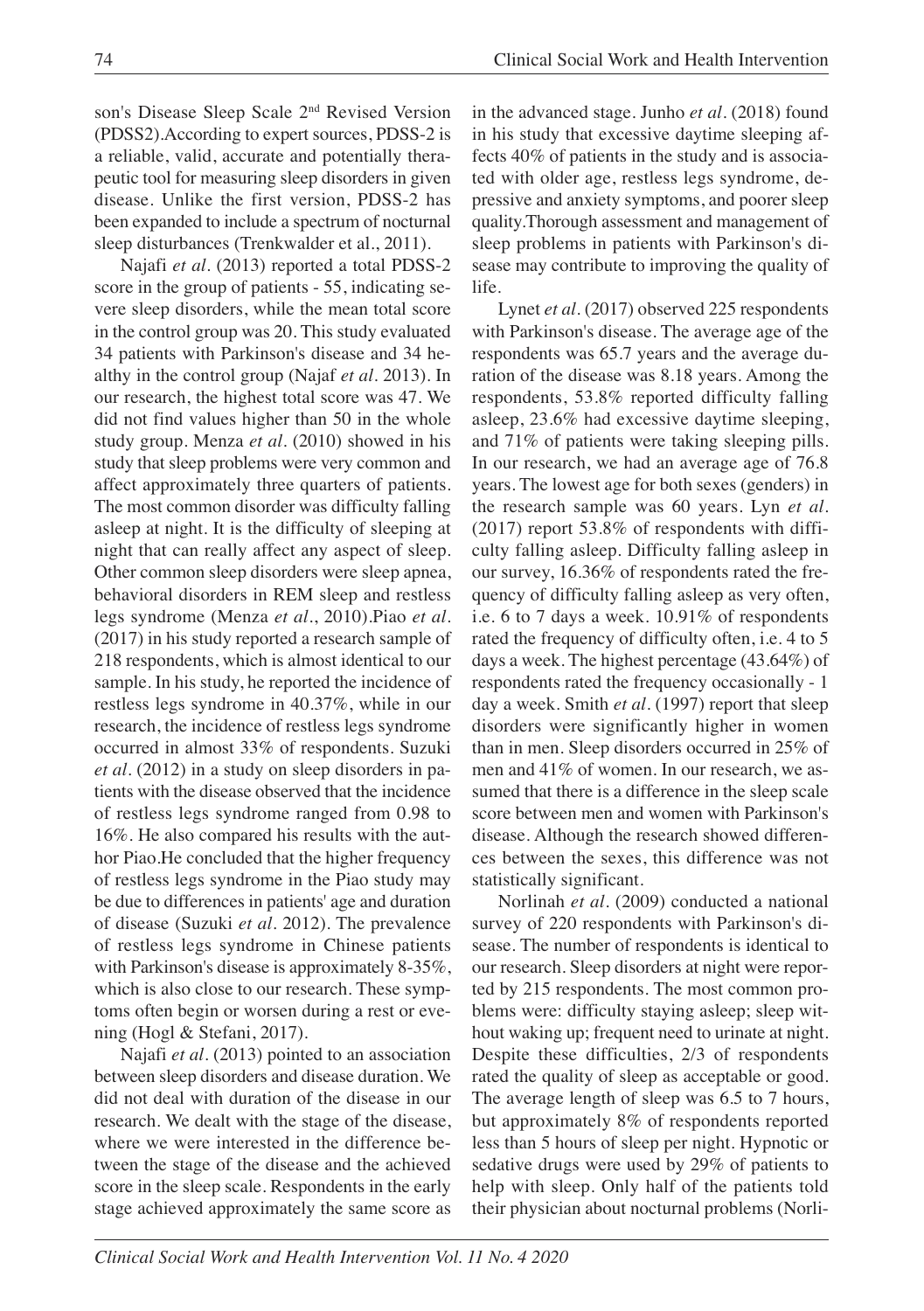nah *et al.* 2009). Problems of staying asleep without waking up and the frequent need to urinate at night is part of the domain of disturbed sleep in the PDSS-2 sleep scale. The overall score for disturbed sleep was 20. A score of 10 was assessed by 47.3% of patients. In the range from 11 to 20 points, 52.7% of respondents scored, when we can already talk about more serious sleep disorders in the domain of disturbed sleep. The frequency of difficulties in staying asleep and sleep without waking up was assessed by 52.73% of patients more than 4 days a week. The frequency of needing to urinate at night was assessed by 60% of patients more than 4 days a week. In this case, we agree with the result of Norlinah *et al.* (2009), who rated the overall quality of sleep as acceptable or good. In our research, 47.3% of respondents report good sleep more than 4 days a week and 52.3% of patients less than 3 days a week.

The aim of the study by Porter *et al.* (2008) were to describe in detail the frequency and nature of sleep disorders in a population of 122 respondents diagnosed with Parkinson's disease. Of the total number of 122 respondents, 27 (22%) had PDSS-2 scores above 40 points, which they rated as significant sleep disorders, with sleep fragmentation and nocturia being the most commonly reported problems. In our research, we recorded a scale score ranging from 21 to 40 in 67 (31%) respondents and we recorded the highest score up to 50 in 38 (17%) respondents. We evaluate this result as severe sleep disorders. We did not find any score higher than 50 in the entire research set. Chung *et al.* (2013) report that up to 60-76% of respondents with Parkinson's disease have a sleep disorder called insomnia. Nocturnal hypokinesia, nocturnal and early morning dystonia, and impaired mobility are considered as common causes. In practice, attention is focused on the motor symptoms of the disease and are probably considered to be the primary causes of sleep disorders. The frequency of muscle cramps that woke respondents from sleep in our survey was not high. 80 (36.36%) respondents never experienced muscle cramps at night and 68 (30.91%) respondents occasionally. We can see similar results in the morning painful position of the hands or feet. In 72 (32.73%) respondents this problem never occurred and in 76 (34.55%) respondents it occurred occasionally.

Almost all the authors of the research studies agree that sleep disorders in patients with Parkinson's disease are very common and occur in relatively high percentages, which was confirmed in our research sample. Disturbed sleep needs to be addressed from several aspects. It is a problem that cannot be underestimated, because it negatively affects the course of the disease, mental state and cognitive functions, thereby affecting the quality of life.

In nursing practice, nurses assess the physical aspects of the disease, such as tremor, rigidity, and postural instability in patients with Parkinson's disease. Motor symptoms of the disease are traditionally considered to be the most important features of the disease and, of course, are given the most attention both in research and in clinical practice. Nevertheless, the disease affects patients' lives in a broader sense than just physical harm. Many of the non-motorized aspects of the disease, such as the sleep disorders we investigate, are very common and significantly affect the daily lives of these patients. Disturbed sleep affects the patient's self-sufficiency and cognitive functions, which in turn significantly affect the patient's mental state and can cause depression.

#### **CONCLUSION**

Sleep plays an important role in a person's good health and well-being throughout life. Sufficiency of quality sleep protects our mental and physical health, quality of life and safety. Persistent lack of sleep can increase the risk of some chronic health problems. Disturbed sleep is very common and affects quite a high percentage in patients with Parkinson's disease.It can manifest itself as sleep fragmentation, insomnia, excessive daytime sleepiness and other sleep disorders. The role of nursing is to be interested in the problems of sleep disturbance in patients; to discuss healthy and quality sleep; to offer information on appropriate behavior in the field of sleep hygiene with an emphasis placed on improving sleep satisfaction. All patients should be informed of good sleep hygiene and should try to maintain a regular sleep plan.A better assessment of these aspects of the disease could significantly reduce these problems, thereby improving patients' quality of life. Nurses are key to providing effective clinical management to patients with Parkinson's disease. Patients need basic nursing care because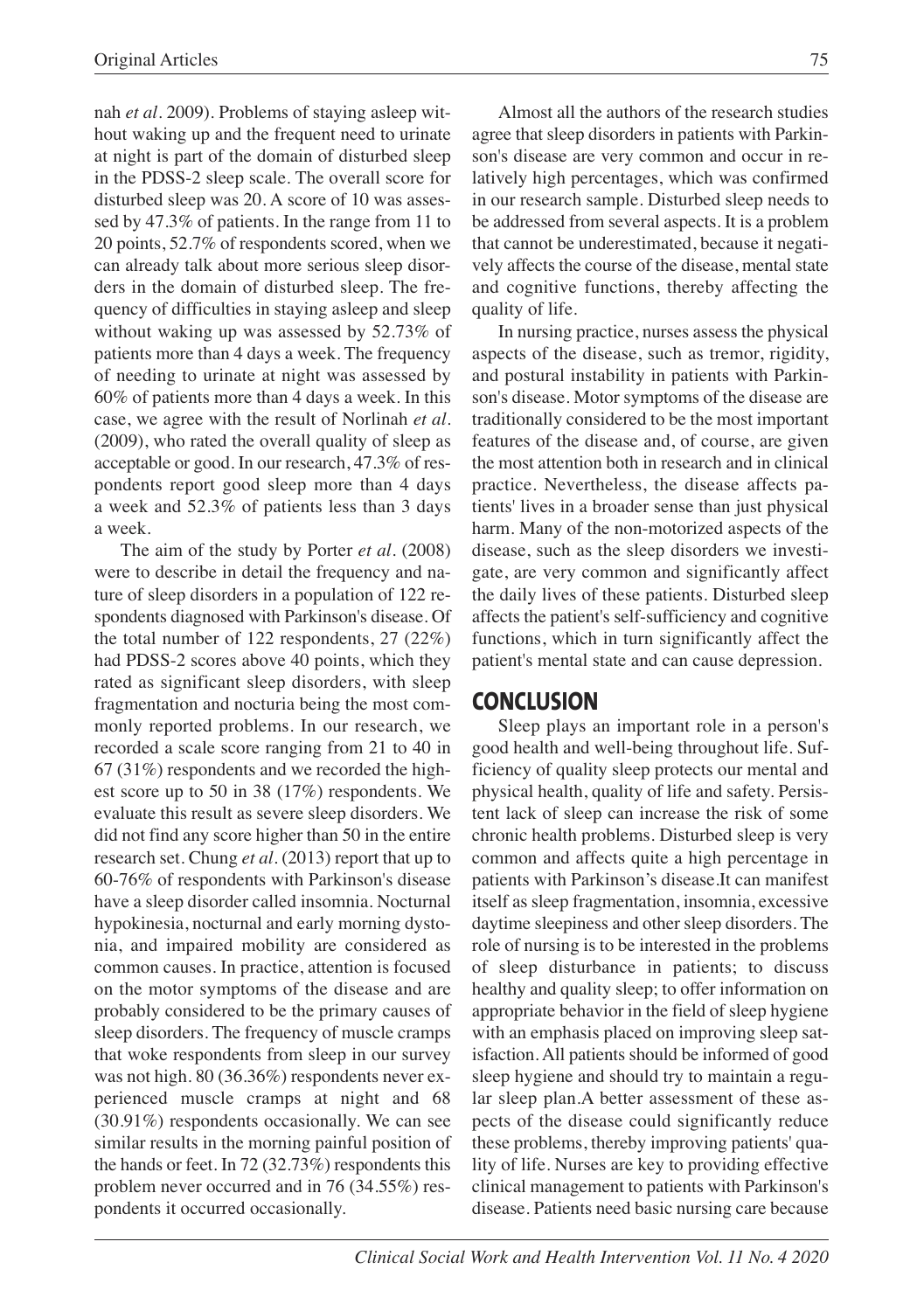they face common problems such as sleep disturbance. Nurses are ideal for assessing personal problems and difficulties, for providing educational and emotional support.They can help neurologists in assessing the physical and mental condition of the patient. Disturbed sleep affects the quality of life not only for the patient but also for the family. Therefore, there is a need for patients, relatives, nurses and caregivers to gain a better knowledge and understanding of the disease and to mitigate the impact of the disease on the patient's daily life.An important step is the involvement of health care institutions providing care for patients with Parkinson's disease in research studies that address various issues, not just sleep disorders. The results of research can then be applied in practice, which in turn can reduce the prevalence of disturbed sleep in patients.

## **LIMITS**

We see the limits of our research in a relatively not common diagnosis, which makes it impossible for a higher number of respondents, therefore the results cannot be generalized to the entire population of patients with Parkinson's disease.

### **ETHICAL ASPECTS AND CONFLICT OF INTEREST**

Authors declare that the study has no conflict of interest and the ethical aspects of the research were respected.

## **REFERENCES**

- 1. BARES M *et al.* (2015) *Atypical Parkinson's syndromes*. 1st edition. Praha: Galen.
- 2. BARGIOTAS P, SCHUEPBACH MWM, BASSETTI C., (2016) *Sleep-wake disturbances in the premotor and early stage of Parkinson's disease.* Current opinion in neurology, 29.6: 763-772.
- 3. BARTOLOMEI L, PASTORE A, MELIGRANA L, SANSON E, BONETTO N, MINICUCI GM *et al.*(2018) *Relevance of sleep quality on care giver burden in Parkinson's disease*. NeurolSci, 1:835-9.
- 4. BENETIN J *et al.* (2014) *How to live with Parkinson's disease*. 2nd edition. Bratislava: Lundbeck Slovakia Ltd.
- 5. BOSTANTJOPOULOU S *et al.* (2016) Selfreported *autonomic symptoms in Parkinson's*

*disease: propertie soft he SCOPA-AUT scale*. Hippokratia, 20.2: 115.

- 6. DOKTOROVA G (2018) *Sleep and rest*. In:Selected topics from nursing issues. Trnava: Typi Universitatis Tyrnaviensis.
- 7. DUSEK P (2010) *Parkinson's disease and sleep*. In: Parkinson, Parkinsono magazine. n. 31, p. 2-5.
- 8. HAVRANKOVA P *et al.* (2016) *Non-motor symptoms of Parkinson's disease.* 1st edition.Olomouc: Solen s.r.o.
- 9. HOGL B, STEFANI A, (2017) *Restless legs syndrome and periodic leg movements in patients with movement disorders: Specific considerations*. Movement Disorders, 32.5: 669- 681.
- 10. CHUNG S *et al.* (2013) *Insomnia and sleepiness in Parkinson disease: associations with symptoms and comorbidities*. Journal of Clinical Sleep Medicine, 9.11: 1131-1137.
- 11. JONGWANASIRI S *et al.* (2014) *Evaluation of sleep disorders in Parkinson's disease: a comparison between physician diagnosis and self-administered questionnaires*. J Med Assoc Thai, 97. Suppl. 3: S68-77.
- 12. JUNHO BT *et al.*(2018) *Clinical predictors of excessive daytime sleepiness in patients with Parkinson's disease*. Journal of Clinical Neurology, 14.4: 530-536.
- 13. KALIA LV, LANG AE, (2015) *Parkinson's disease*. Lancet. 386 (9996): 896–912.
- 14. LIN YY *et al.*(2017) *Sleep disturbances in Taiwanese patients with Parkinson's disease.* Brain and Behavior, 2017, 7.10: e00806.
- 15. MAASS A, REICHMANN H (2013) *Sleep and non-motor symptoms in Parkinson's disease*. Journal of Neural Transmission, 120.4: 565-569.
- 16. MENZA M *et al.*(2010) *Sleep disturbances in Parkinson's disease.* Movement Disorders, 25.S1: S117-S122.
- 17. NAJAFI MR *et al.*(2013) *Quality of sleep in patients with Parkinson's disease*. International journal of preventive medicine, 2013, 4. Suppl. 2: S229.
- 18. NORLINAH MI *et al.*(2009*) Sleep disturbances in Malaysian patients with Parkinson's disease using polysomnography and PDSS*. Parkinsonism & related disorders, 15.9: 670-674.
- 19. PIAO YS *et al.*(2017) *Restless legs syndrome*